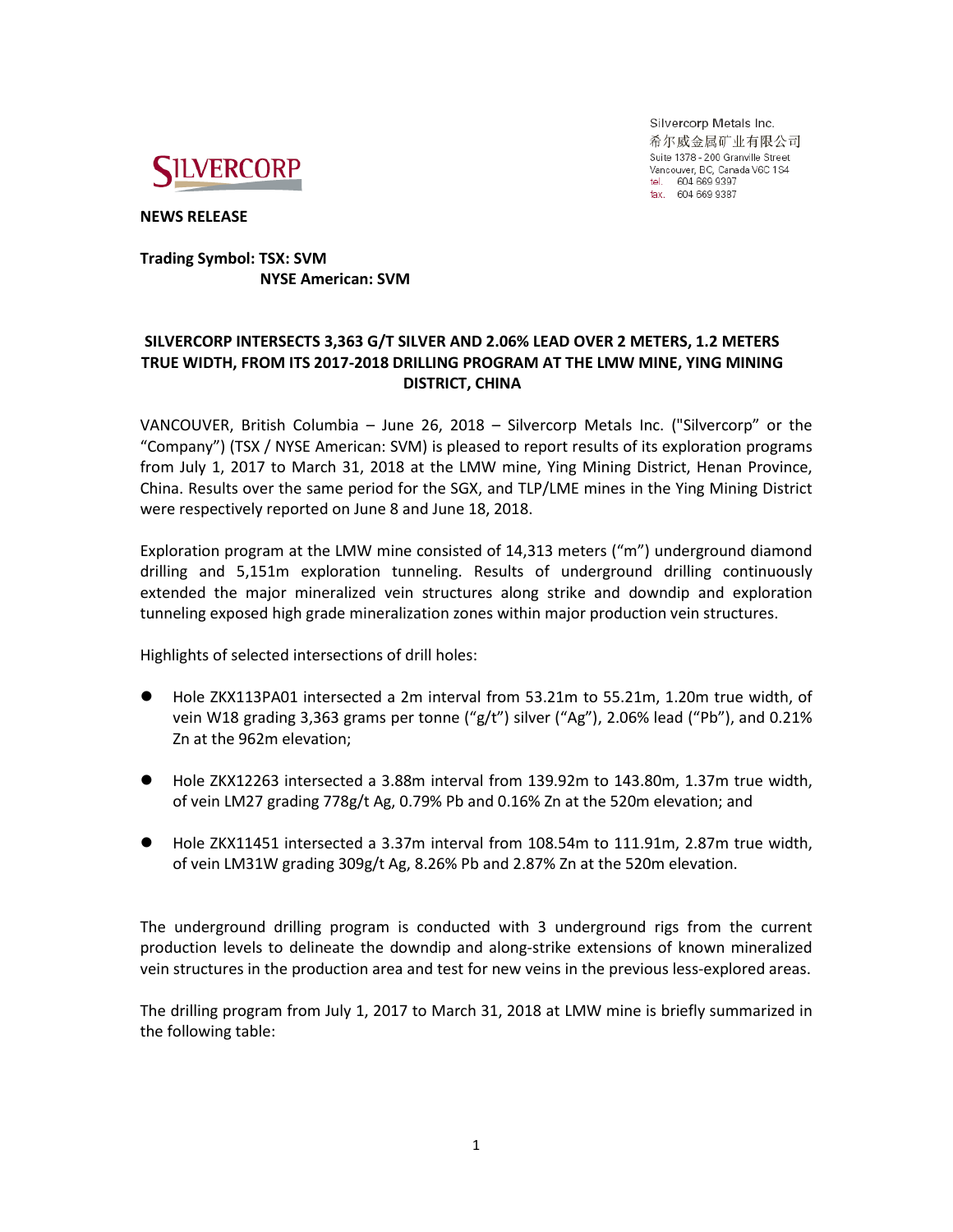| <b>Major Target Veins</b>                      | <b>Meters</b><br><b>Drilled</b> | <b>Holes</b><br><b>Completed</b> | <b>Holes with</b><br><b>Samples</b><br>Assav<br><b>Collected</b><br><b>Received</b> |       | <b>Holes</b><br><b>Intersected Vein</b><br><b>Structures</b> | <b>Holes Intersected</b><br>Mineralization** |  |
|------------------------------------------------|---------------------------------|----------------------------------|-------------------------------------------------------------------------------------|-------|--------------------------------------------------------------|----------------------------------------------|--|
| LM19. LM19W. LM30.<br>LM31, LM33, LM34,<br>W18 | 13.313                          | 47                               | 773                                                                                 | $53*$ | 53                                                           | 17                                           |  |

\*Including 7 holes completed in the first half of 2017; 1 hole drilled in the first quarter of 2018 with assay pending. \*\*Mineralized intersection in drill holes is defined by silver equivalent value (AgEq) greater than or equal to 130 g/t.

Highlights of selected mineralization zones exposed in exploration drift tunnels:

- Drift Tunnel XPDS-LM16-770-113NYM exposed mineralization of 90m long and 0.60m wide (true width) grading 454g/t Ag, 5.14% Pb and 0.21% Zn within vein structure LM16 on the 770m level;
- Drift Tunnel PD991-LM14-886-113Extension exposed mineralization of 41m long and 0.33m wide (true width) grading 810g/t Ag, 7.12% Pb and 0.42% Zn within vein structure LM14 on the 886m level; and
- Drift Tunnel XPDN-LM8-700-110SNYM exposed mineralization of 70m long and 0.40m wide (true width) grading 429g/t Ag, 1.00% Pb and 0.19% Zn within vein structure LM8 on the 700m level.

The exploration tunneling, comprising drifting, crosscutting and raising, was driven along and across major mineralized vein structures to upgrade drill defined mineral resources and test for new parallel and splay structures. Exploration tunneling of the 2017-2018 exploration program at LMW has been mainly conducted between elevation levels 500m and 1080m.

The tunneling program from July 1, 2017 to March 31, 2018 at LMW mine is briefly summarized in the following table:

|                                                                     | Total<br>Tunneling<br>(m) | Channel<br><b>Samples</b><br><b>Collected</b> | <b>Drift</b><br>Tunnelina<br>Included (m) | Total Mineralization* Exposed by Drift Tunneling |                                  |             |           |           |
|---------------------------------------------------------------------|---------------------------|-----------------------------------------------|-------------------------------------------|--------------------------------------------------|----------------------------------|-------------|-----------|-----------|
| <b>Major Target Veins</b>                                           |                           |                                               |                                           | Length<br>(m)                                    | <b>Average True</b><br>Width (m) | Αa<br>(g/t) | Pb<br>(%) | Ζn<br>(%) |
| LM7, LM7E, LM8, LM12, LM15,<br>LM17. LM19W1. LM19W2.<br>LM28. LM32E | 5.151                     | 1.857                                         | 3.627                                     | 1.713                                            | 0.50                             | 417         | 2.89      | 0.39      |

**\***Mineralization is defined by silver equivalent value (AgEq) greater than or equal to 130 g/t.

Tables 1 and 2 below list the assay results of some selected mineralized intersections in drill holes and mineralized zones exposed in drift tunnels in the exploration programs from July 1, 2017 to March 31, 2018.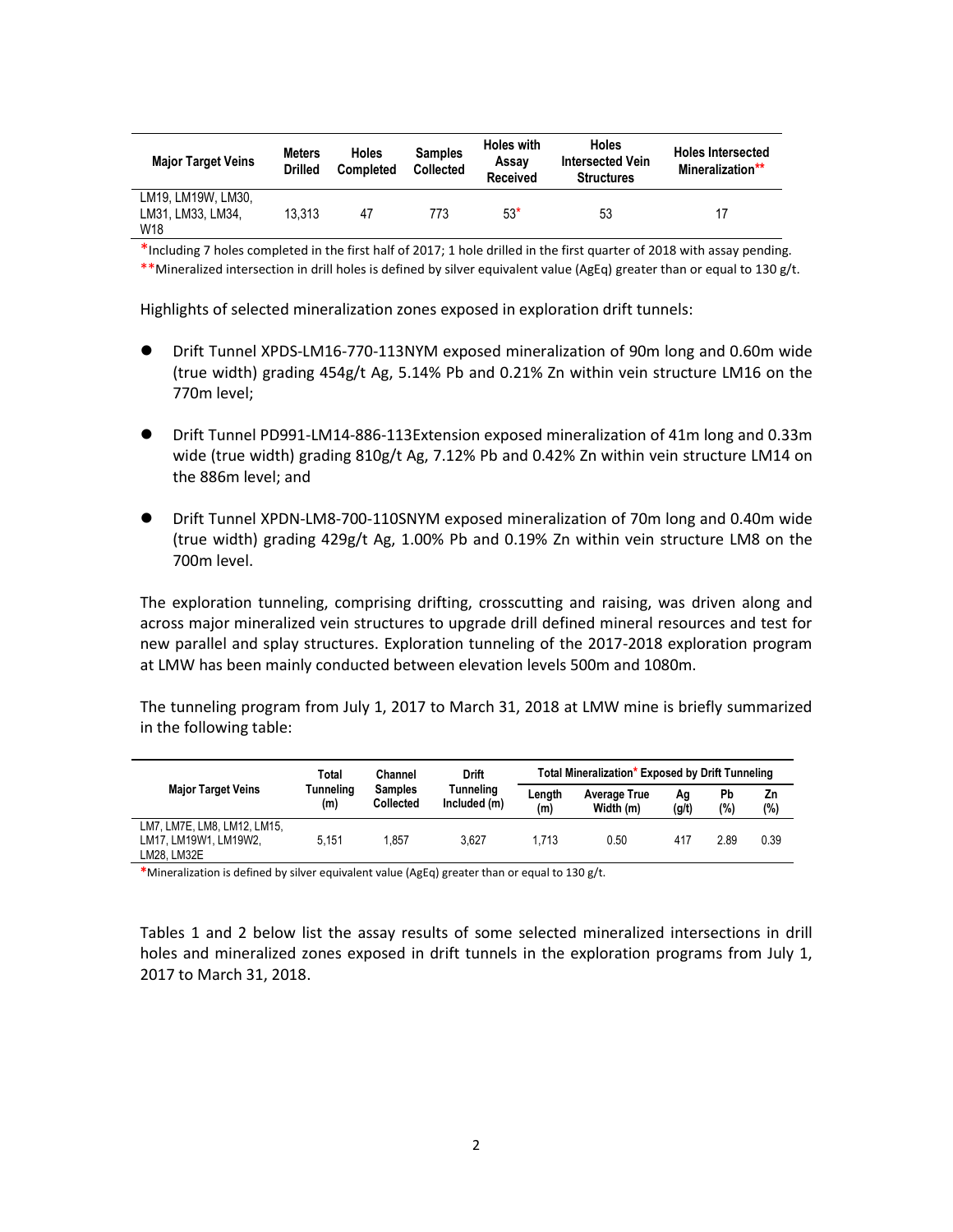| Hole ID    | From<br>(m) | To $(m)$ | Elevation<br>(m) | Sample<br>Length<br>(m) | True<br><b>Width</b><br>(m) | Ag<br>(g/t) | Pb<br>(%) | Zn<br>(%) | Vein        | <b>Remarks</b> |
|------------|-------------|----------|------------------|-------------------------|-----------------------------|-------------|-----------|-----------|-------------|----------------|
| ZKX11852   | 78.74       | 79.76    | 533              | 1.02                    | 0.77                        | 92          | 11.90     | 0.36      | LM32        | Stepout        |
| ZKX102N02  | 285.98      | 286.63   | 450              | 0.65                    | 0.39                        | 169         | 0.38      | 0.06      | LM14        | Stepout        |
| ZKX11451   | 108.54      | 111.91   | 520              | 3.37                    | 2.87                        | 309         | 8.26      | 0.65      | LM31W       | Test           |
| ZKX114WG01 | 258.88      | 259.23   | 839              | 0.35                    | 0.27                        | 71          | 7.99      | 4.17      | W18         | Test           |
| ZKX100N02  | 130.04      | 130.41   | 555              | 0.37                    | 0.20                        | 81          | 4.67      | 0.68      | LM30W1      | Test           |
| ZKX11641   | 284.27      | 285.94   | 374              | 1.67                    | 0.16                        | 271         | 0.64      | 0.13      | LM34        | Test           |
| ZKX115PA01 | 51.92       | 52.43    | 971              | 0.51                    | 0.27                        | 116         | 0.56      | 0.08      | W18         | Test           |
|            | 89.60       | 89.86    | 955              | 0.26                    | 0.14                        | 143         | 0.93      | 0.44      | <b>W18W</b> | Test           |
| ZKX117PA01 | 64.75       | 65.53    | 967              | 0.78                    | 0.27                        | 586         | 6.91      | 0.49      | W18         | Test           |
| ZKX12262   | 308.34      | 308.73   | 495              | 0.39                    | 0.31                        | 32          | 4.01      | 0.08      | LM19        | Test           |
| ZKX114WD01 | 368.28      | 368.57   | 763              | 0.29                    | 0.28                        | 536         | 0.61      | 1.36      | LM31        | Test           |
| ZKX113PA01 | 53.21       | 55.21    | 962              | 2.00                    | 1.20                        | 3,363       | 2.06      | 0.21      | W18         | Test           |
| ZKX12263   | 23.76       | 24.34    | 585              | 0.58                    | 0.50                        | 11          | 2.93      | 1.21      | LM31W       | Stepout        |
|            | 139.92      | 143.80   | 520              | 3.88                    | 1.37                        | 778         | 0.79      | 0.16      | LM27        | Test           |
| ZKX12061   | 86.35       | 87.22    | 559              | 0.87                    | 0.78                        | 16          | 4.74      | 0.02      | LM28        | Test           |
| ZKX11471   | 236.03      | 236.97   | 638              | 0.94                    | 0.88                        | 134         | 8.71      | 0.44      | $LM8_3$     | Test           |
|            | 309.83      | 310.80   | 598              | 0.97                    | 0.92                        | 500         | 22.36     | 19.22     | LM8 1       | Test           |

**Table 1: Selected drilling results from the drilling program at the LMW mine**

**\***Test: intersections in open areas without known mineralization for new resource delineation **\*\***Stepout: intersections adjacent to existing resource blocks for resource expansion

| Table 2: Selected mineralized zones exposed by drift tunneling at the Livity mine |                |              |               |                          |            |       |        |  |
|-----------------------------------------------------------------------------------|----------------|--------------|---------------|--------------------------|------------|-------|--------|--|
| <b>Tunnel ID</b>                                                                  | Target<br>Vein | Level<br>(m) | Length<br>(m) | <b>True Width</b><br>(m) | Ag $(g/t)$ | Pb(%) | Zn (%) |  |
| XPDN-LM7-750-5NYM                                                                 | LM7            | 750          | 45            | 0.91                     | 165        | 2.21  | 0.20   |  |
| PD924-LM7W-898-0NYM                                                               | LM7W           | 898          | 25            | 0.25                     | 262        | 1.45  | 0.14   |  |
| XPDN-LM7W-735-7SYM                                                                | LM7W           | 735          | 40            | 0.41                     | 349        | 1.33  | 0.10   |  |
| XPDN-LM8-700-110SNYM                                                              | LM8            | 700          | 70            | 0.40                     | 429        | 1.00  | 0.19   |  |
| XPDN-LM8-650-108NYM                                                               | LM8            | 650          | 35            | 0.51                     | 228        | 1.35  | 0.17   |  |
| XPDN-LM8-3-750-106NYM                                                             | LM8 3          | 750          | 40            | 0.44                     | 35         | 5.13  | 0.24   |  |
| PD990-LM12E-990-13SYM                                                             | LM12E          | 990          | 20            | 0.85                     | 1.071      | 4.16  | 0.59   |  |
| PD991-LM14-886-113Extension                                                       | LM14           | 886          | 41            | 0.33                     | 810        | 7.12  | 0.42   |  |
| XPDS-LM16-770-113NYM                                                              | LM16           | 770          | 90            | 0.60                     | 454        | 5.14  | 0.21   |  |
| XPDS-LM17W1-725-40SYM                                                             | LM17W1         | 725          | 30            | 0.26                     | 121        | 5.70  | 0.15   |  |
| XPDN-LM19W1-700-3NYM                                                              | LM19W1         | 700          | 20            | 0.71                     | 375        | 2.23  | 0.82   |  |
| SJ969-LM19W2-600-120NYM                                                           | LM19W2         | 600          | 20            | 0.71                     | 1.034      | 2.12  | 0.40   |  |
| XPDN-LM28-650-114SYM                                                              | LM28           | 650          | 75            | 0.70                     | 132        | 3.30  | 0.17   |  |
| PD969S T-LM32E-600-112NSYM                                                        | LM32E          | 600          | 35            | 0.59                     | 395        | 6.11  | 0.22   |  |
| PD969S T-LM32E1-600-112NYM                                                        | LM32E1         | 600          | 45            | 0.30                     | 396        | 2.71  | 0.26   |  |

**Table 2: Selected mineralized zones exposed by drift tunneling at the LMW mine**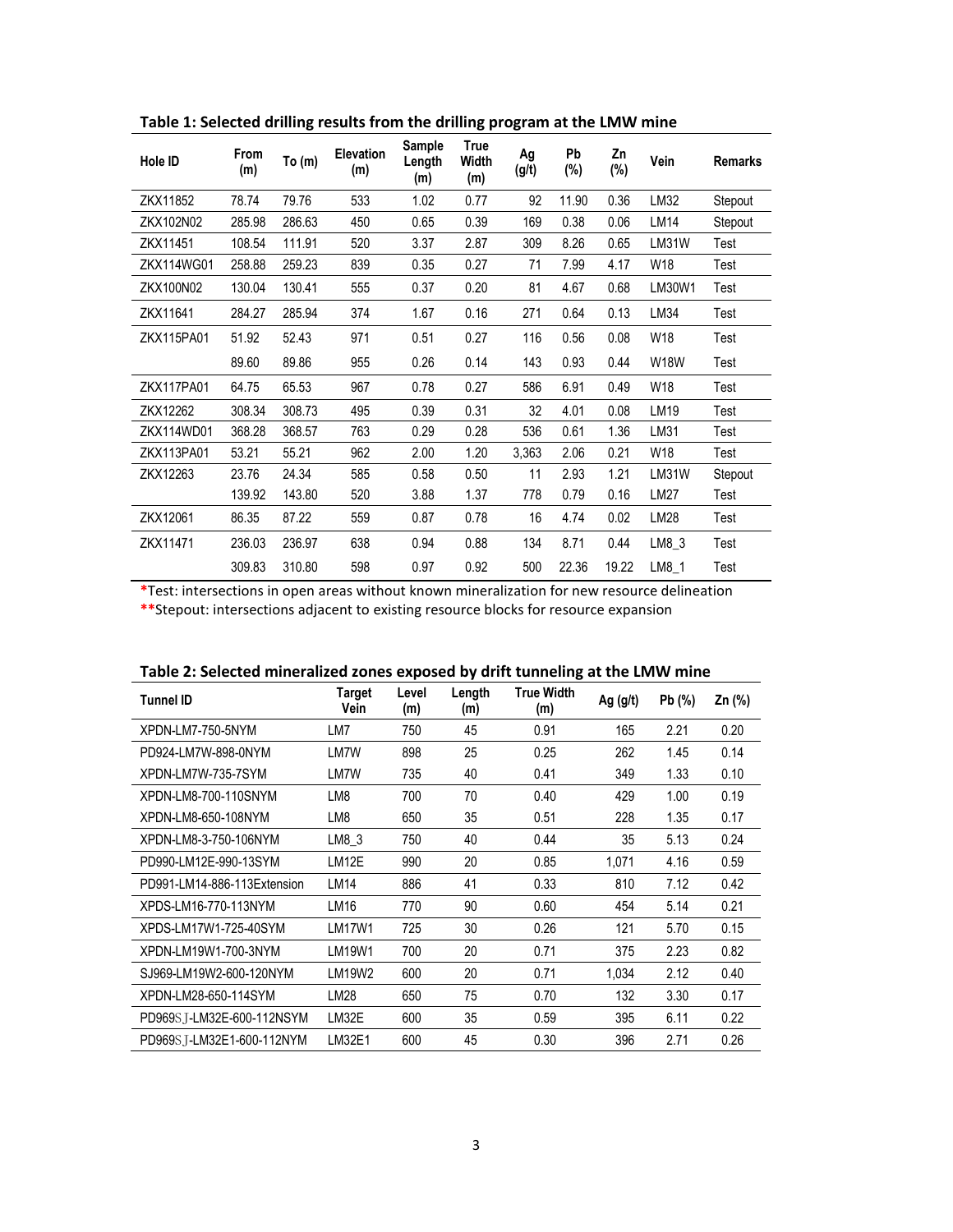## **Quality Control**

Drill cores are NQ size. Drill core samples, limited by apparent mineralization contact or shear/alteration contact, were split into halves by saw cutting. The half cores are stored in the Company's core shacks for future reference and checking, and the other half core samples are shipped in security sealed bags to the Chengde Huakan 514 Geology and Minerals Test and Research Institute in Chengde, Hebei Province, China, 226 km northeast of Beijing, and the Zhengzhou Nonferrous Exploration Institute Lab in Zhengzhou, Henan Province, China. Both labs are ISO9000 certified analytical labs. For analysis the sample is dried and crushed to minus 1mm and then split to a 200-300g subsample which is further pulverized to minus 200 mesh. Two subsamples are prepared from the pulverized sample. One is digested with aqua regia for gold analysis with AAS, and the other is digested with two-acids for analysis of silver, lead, zinc and copper with AAS.

Channel samples are collected along sample lines perpendicular to the mineralized vein structure in exploration tunnels. Spacing between sampling lines is typically 5m along strike. Both the mineralized vein and the altered wall rocks are cut with continuous chisel chipping. Sample length ranges from 0.2m to more than 1m, depending on the width of the mineralized vein and the mineralization type. Channel samples are prepared and assayed with AAS at Silvercorp's mine laboratory (Ying Lab) located at the mill complex in Luoning County, Henan Province, China. The Ying lab is officially accredited by the Quality and Technology Monitoring Bureau of Henan Province and is qualified to provide analytical service. The channel samples are dried, crushed and pulverized. A 200g sample of minus 160 mesh is prepared for assay. A duplicate sample of minus 1mm is made and kept at the laboratory archives. Gold is analysed by fire assay with AAS finish, and silver, lead, zinc and copper are assayed by two-acid digestion with AAS finish.

A routine quality assurance/quality control (QA/QC) procedure is adopted to monitor the analytical quality at each lab. Certified reference materials (CRMs), pulp duplicates and blanks are inserted into each lab batch of samples. QA/QC data at the lab are attached to the assay certificates for each batch of samples.

The Company maintains its own comprehensive QA/QC program to ensure best practices in sample preparation and analysis of the exploration samples. Project geologists regularly insert CRM, field duplicates and blanks to each batch of 30 core samples to monitor the sample preparation and analysis procedures at the labs. The analytical quality of the labs is further evaluated with external checks by sending about 3-5% of the pulp samples to higher level labs to check for lab bias.

Data from both the Company's and the labs' QA/QC programs are reviewed on a timely basis by project geologists.

Ruijin Jiang, P. Geo, reviewed the exploration data and prepared the scientific and technical information regarding exploration results contained herein. Guoliang Ma, P. Geo., Manager of Exploration and Resource of the Company, is the Qualified Person for Silvercorp under NI 43-101 and has reviewed and given consent to the technical information contained in this news release.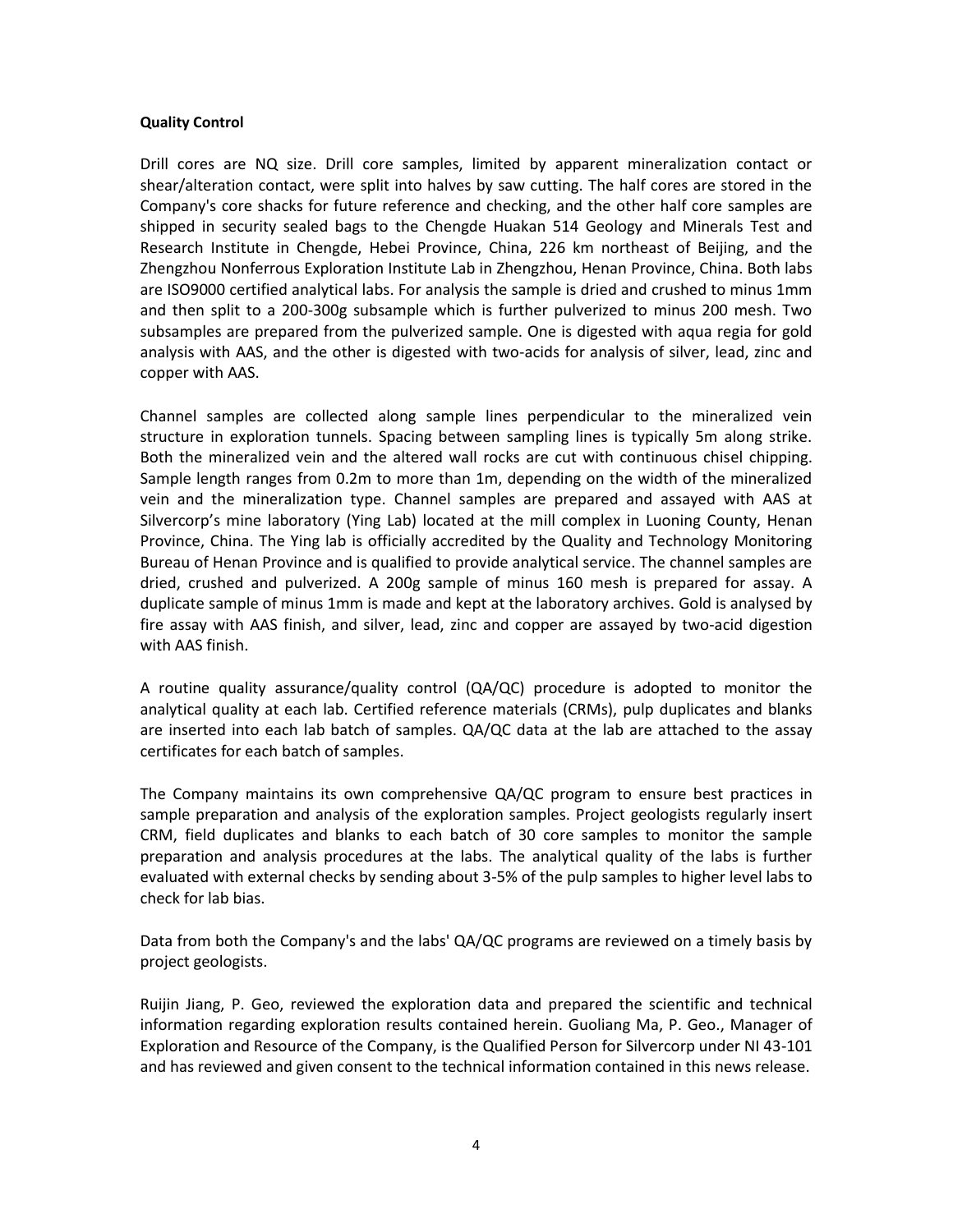#### **About Silvercorp**

Silvercorp is a low-cost silver-producing Canadian mining company with multiple mines in China. The Company's vision is to deliver shareholder value by focusing on the acquisition of under developed projects with resource potential and the ability to grow organically. For more information, please visit our website at www.silvercorp.ca.

## **For further information**

Lorne Waldman Senior Vice President Silvercorp Metals Inc.

Phone: (604) 669-9397 Toll Free: 1(888) 224-1881 Email: investor@silvercorp.ca Website: www.silvercorp.ca

#### **CAUTIONARY DISCLAIMER - FORWARD LOOKING STATEMENTS**

Certain of the statements and information in this press release constitute "forward-looking statements" within the meaning of the United States Private Securities Litigation Reform Act of 1995 and "forward-looking information" within the meaning of applicable Canadian provincial securities laws. Any statements or information that express or involve discussions with respect to predictions, expectations, beliefs, plans, projections, objectives, assumptions or future events or performance (often, but not always, using words or phrases such as "expects", "is expected", "anticipates", "believes", "plans", "projects", "estimates", "assumes", "intends", "strategies", "targets", "goals", "forecasts", "objectives", "budgets", "schedules", "potential" or variations thereof or stating that certain actions, events or results "may", "could", "would", "might" or "will" be taken, occur or be achieved, or the negative of any of these terms and similar expressions) are not statements of historical fact and may be forward-looking statements or information. Forward-looking statements or information relate to, among other things: the price of silver and other metals; the accuracy of mineral resource and mineral reserve estimates at the Company's material properties; the sufficiency of the Company's capital to finance the Company's operations; estimates of the Company's revenues and capital expenditures; estimated production from the Company's mines in the Ying Mining District; timing of receipt of permits and regulatory approvals; availability of funds from production to finance the Company's operations; and access to and availability of funding for future construction, use of proceeds from any financing and development of the Company's properties.

Forward-looking statements or information are subject to a variety of known and unknown risks, uncertainties and other factors that could cause actual events or results to differ from those reflected in the forward-looking statements or information, including, without limitation, risks relating to: fluctuating commodity prices; calculation of resources, reserves and mineralization and precious and base metal recovery; interpretations and assumptions of mineral resource and mineral reserve estimates; exploration and development programs; feasibility and engineering reports; permits and licenses; title to properties; property interests; joint venture partners; acquisition of commercially mineable mineral rights; financing; recent